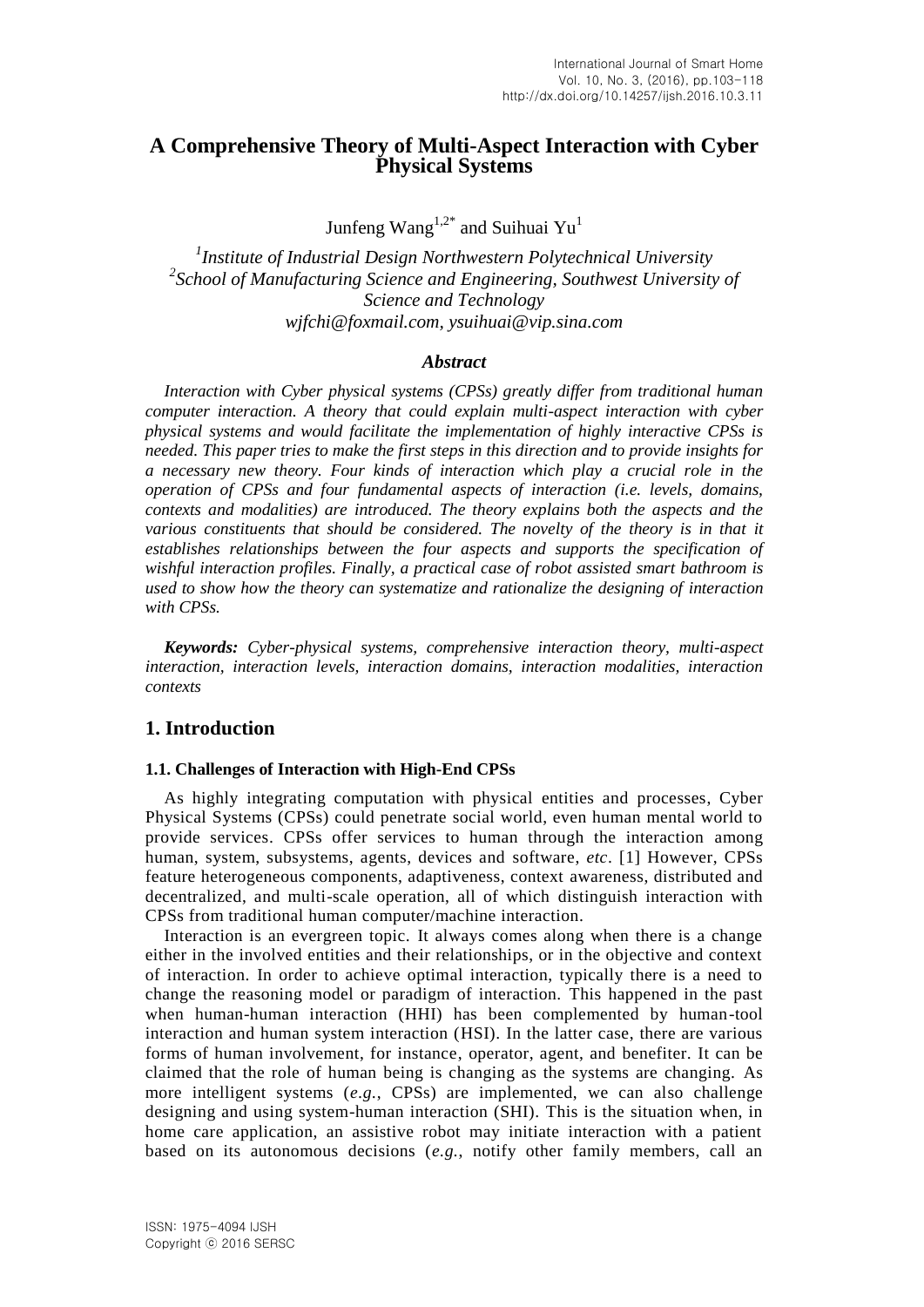emergency cab, or displace the patient to a different room). We are moving toward the age when unsupervised system-system interaction (SSI) will be a daily reality. As shown in Figure 1, the above mentioned types of interaction can be arranged according to agents that initiate the fulfillment of a particular objective through the interaction.



**Figure 1. Four Types of Interaction**

Multiple relationships lie inside and outside CPSs (see Figure 2). Human (users), personal profile and societal profile of users, artificial environment and artificial environment related to system operation are typical constituents of a CPS. Interactions with the CPS are detailed as follows:

- HSI: Similar to traditional HCI/HMI, users achieve certain goal by manipulating and commanding CPS. More modalities will be involved in interaction with CPS, and interaction through various modalities may be simultaneous.
- SHI: By indentifying situations and being aware of context, CPS integrate and coordinate physical ware (analogue physical hardware and digital computing hardware), cyber ware (information, contents and computing software) and synergic middleware to provide human services actively.
- SSI: Data transmission in system and among subsystems also should be seen as SSI. Furthermore, pattern recognization which is realized by analyzing and reasoning data captured from subsystems is also one kind of SSI.
- HHI: When using CPSs, interaction among users and that with the society should be considered when designing interaction with CPSs.

As more heterogeneous actors, internal and external relationships are involved in CPSs operating, and complexity of interactions with CPSs exceeds traditional HCI and HMI. Furthermore, to penetrate real life process and environments to provide service, physical entities and process are deeply merged with ubiquitous computing in CPSs. This interweaves human, devices, environments, cyber wares, and makes interaction more intricate [2].

## **1.2. Objectives and Outline of this Paper**

The primary objective of the research reported in this paper is to identify new challenges posed by the emergence of CPSs and to gain insight in the phenomenon of interaction with CPSs which covers a wide range of engineered systems. It also intends to address some of the new conceptualization and development issues that system developers, users, and other stakeholders face. The aim of the first phase of the research is to construct a sufficiently comprehensive theory that can frame and underpin various methodologies for designing interaction with and efficient interfaces for CPSs.

This paper is organized into the following sections that build on each other. In the next section, we discuss the lessons learnt from traditional human-computer interaction and review the progress of human computer interaction in CPSs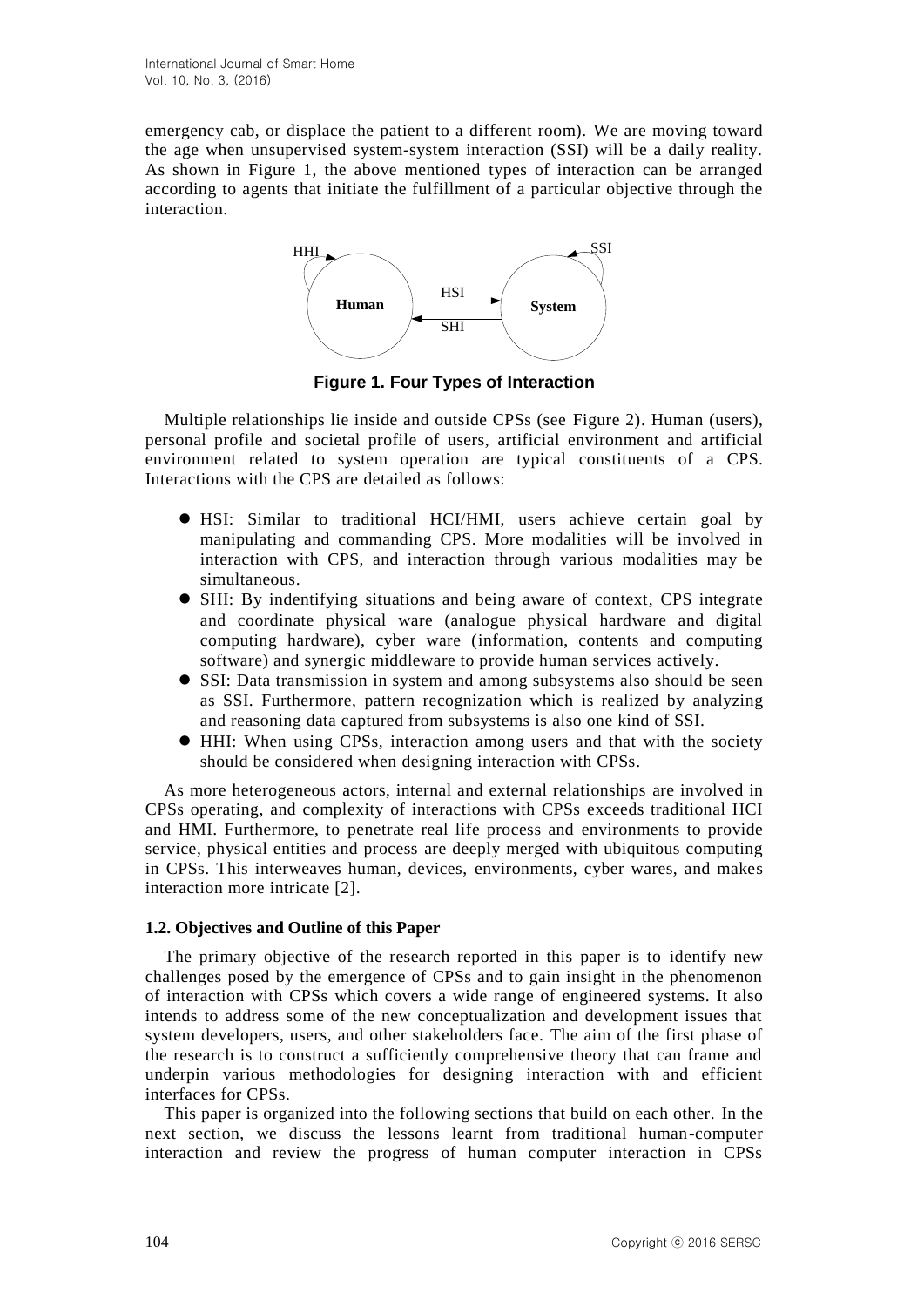development. In Section 3, we use the reasoning model proposed in Figure 3 for a detailed investigation of the aforementioned aspects, and blends the aspects of interaction into a comprehensive body of knowledge. In Section 4, we validate the theory through RAIB case study. The last section discusses our conclusions and propositions, as well as future research possibilities.



**Figure 2. Interaction Areas of CPSs**

# **2. Literature Review**

#### **2.1. Traditional Human-Computer Interaction and Human-Machine Interaction**

To interpret the interaction between human and computer, researchers tried to capture and construct some models which document communication task hierarchically from the view of users and tasks. GOMS (Goals, Operations, Methods, and Selection rules) models human computer interaction process with user's goals, actions and sequences of actions to achieve the goals, as well as the method selecting rules [3]. Norman [4] approximately describes human computer interaction with four stages: forming the intention, selecting an action, executing the action, and evaluating the outcome. While activities in the first two stages are mental for the most part, execution involves physical activities to operate machine. In the last phase, results of actions are evaluated, and the evaluation is used to direct further activities. Nielsen [5] proposes a seven-layered protocol model of computer-human interaction, and makes a comparison of proposed model and Moran's Command Language Grammar model, Foley & van Dam's 4-design model [6], and Buxton's model [7]. All the 4 models agree on the distinction between the "visible" part of the dialogue (defined by its form) and the "invisible" part (defined by the meaning). Most of the differences between these models result from the placement of the question of screen layout and some low level issues. These models enable the separation of technical features of new devices from the conceptual features.

On the other hand, models are proposed to interpret human machine interaction (HMI) which is often used interchangeably with HCI. Boy [8] proposed that HMI could be represented by describing human factors, machine factors and interaction factors. In doing so, Boy developed the AUTOS framework, where human factors are user factors(U), machine factors are artifact factors (A), and interaction factors combine task factors(T), organizational factors and situational factors( $O&S$ ). With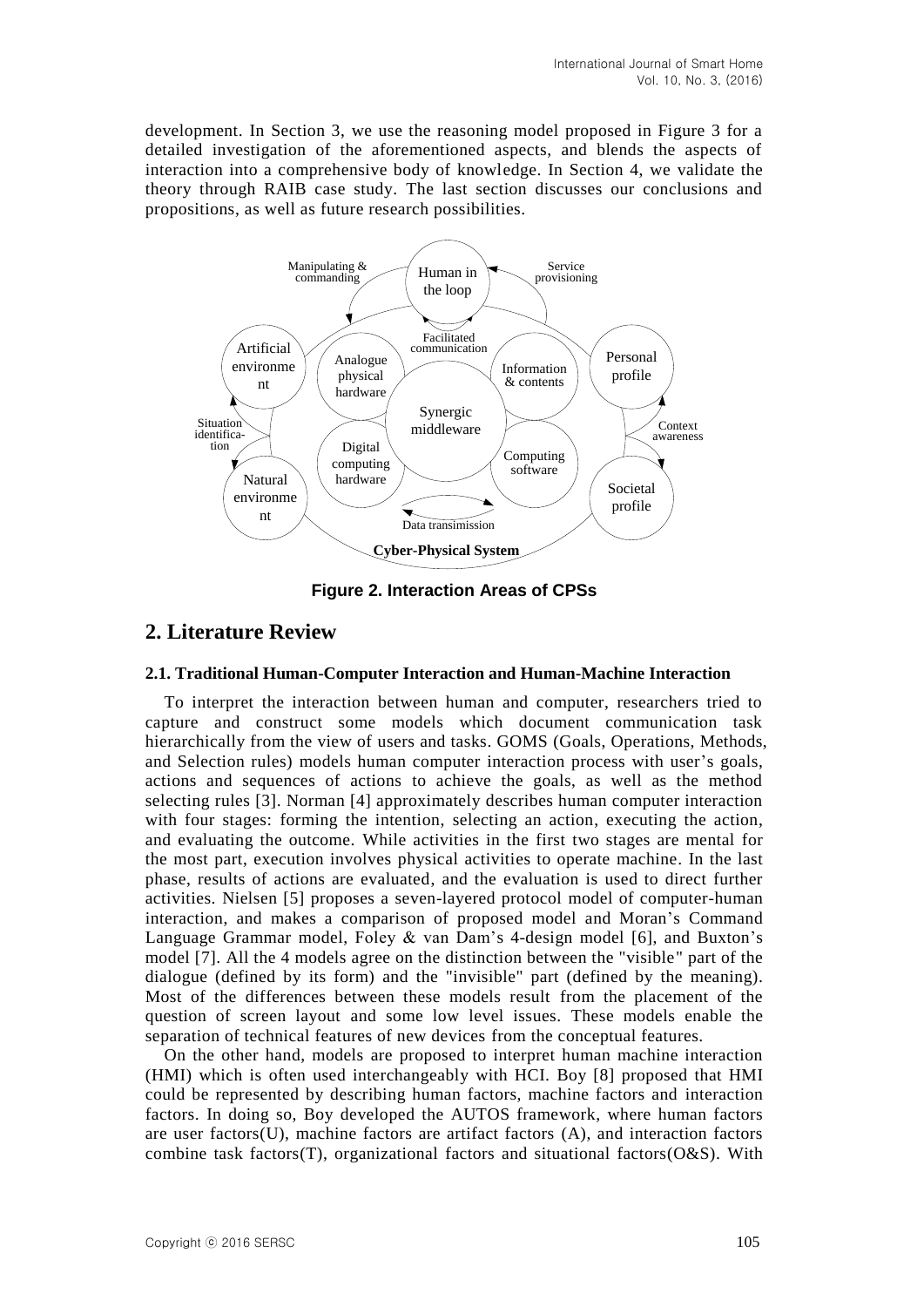these five factors, ten interactivities are introduced to present HMI, which are task and activity analysis (U-T); information requirements and technological limitations (T-A); ergonomics and training (procedures) (A-U); social issues (U-O); role and job analyses (T-O); emergence and evolution (A-O); usability/usefulness(A-S), situation awareness (U-S), situated actions (T-S), and cooperation/coordination (O-S). Rasmussen [9] proposes a model to explain the behavior of a human operator controlling a complex dynamic system. This model is organized into three levels of behavior: skill, rule, and knowledge. In skill level, dynamic systems acquire information with sensors, and act upon environments with effectors. In rule level, systems recognize situation and then create situation based tasks, and plan procedures to execute tasks. In knowledge level, systems indentify the situations, and make decision and plans with specialized knowledge.

The reviews above readily reveal that comprehensive theories and frameworks for designing interaction with CPSs are barely visible in literature. Traditional human computer/machine interaction models take human dominance for granted, as they only interpret interaction phases and resources from the view of human and task, neglecting user's profile and emotions. As a result, these models are too partial to be adopted in the context of CPSs where non-human objects are equivalents to human and actively initiate interaction. For the reason of these deficiencies, theoretical model and design frameworks from the holistic and general view of interaction with CPSs are urgently needed. Our research revises and advances traditional interaction models, contexts, and modalities, and propose domains of interaction to integrate these four aspects into a comprehensive theory of interaction with CPSs.

#### **2.2. Progress of Human Computer Interaction in CPSs Development**

Interaction with CPSs is radically affected by features of CPSs, including, among other things, ubiquitousness, adaptiveness, resilience, context awareness. However, there is no comprehensive theories and design model for interaction with CPSs. To tackle these issues, researchers and developers adopted some human computer interaction methods when designing CPSs. Some case dependent practices are presented as follows.

To provision service based on context—awareness in smart environments, Gouin [10] gathers the contextual information which includes user profiles, environment topology, device profiles, and service profiles. Cook [11] presents and empirically validates algorithms that can visualize and analyze sensor data collected in a smart space to detect multi-people social interaction. The established algorithmic approach to interaction analysis includes visualization of sensor event density, automatic detection of close-proximity interactions, and automatic recognition of activities that involve resident interaction.

To fight against traffic congestions, emergencies and accidents, reveal inefficiencies in transportation infrastructures, Dimitrakopoulos [12] proposes the concept of internet-connected vehicles Intelligent Transportation Systems, in which vehicles and objects of the transportation infrastructure are connected through an all IP-based infrastructure, capable of exchanging information directly or indirectly and appropriate for resolving several kinds of issues.

To fulfill the vision of "Pervasive Healthcare" or healthcare to anyone, anytime, and anywhere by removing location, time and other restraints while increasing both the coverage and the quality, Varshney [13] develops an application, termed comprehensive health monitoring, using wireless networking solutions of wireless LANs, ad hoc wireless networks, and, cellular/GSM/3G infrastructure oriented networks to monitor users and patients, to manage incidents and accidents, to detect certain health conditions by touchable terminals, to provide a patient or healthcare provider accesses to current and past medical information. Wood [14] develops a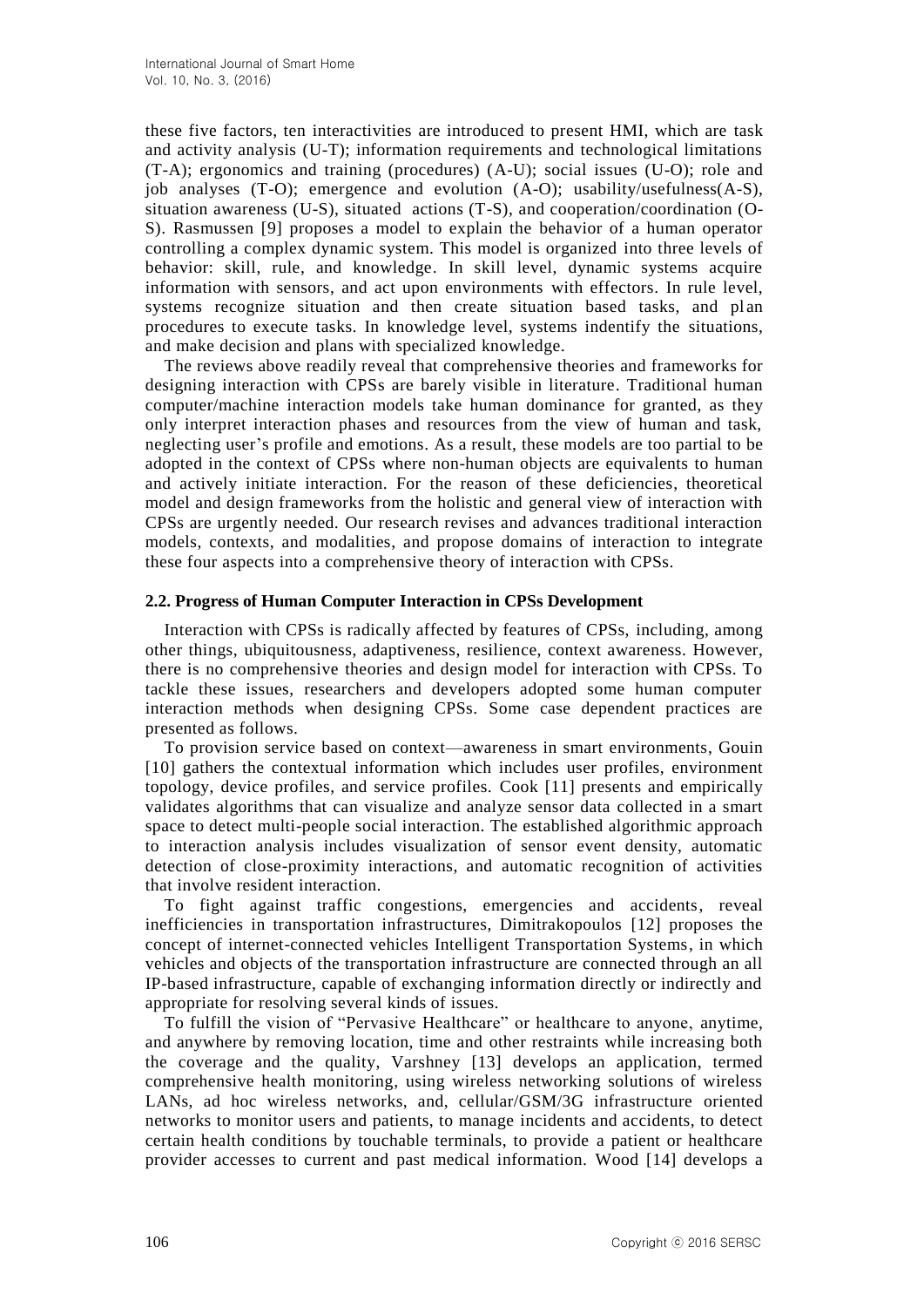living assisting and residential monitoring system—AlarmNet, which integrates environmental, physiological, and activity sensors in a scalable heterogeneous architecture to enable context-aware protocols that are tailored to residents' individual patterns of living.

Human system interaction in current case dependent CPSs are mostly traditional HCI based, technical issues related, and particular for ad hoc application area. For that, interaction solutions of these researches are far from satisfaction, *e.g.*, mulipleuser system interaction is not supported [10, 15, 16], defined interaction modalities are too limited to adapt to wider users and cannot collaborate each other to acheive certain objective [13, 17], and user experience is not considered [11, 18, 19]. For this, a generic interaction design model and framework is urgently needed. Our research propose modalities mapping, more higher interaction level (*i.e.*, apobetic level which related user experience), and emotional domain of interaction to develop a comprehensive theory of interaction with CPSs.

### **3. A Comprehensive Theory**

Our forerunning literature study explores that there are four aspects that have strong influence on the interaction, *i.e.*, the level, domain, context and modalities of interaction (shown in Figure 3). There are intrinsic relations among these aspects. Our intention is to: (i) explore and explain the relationships among these aspects, (ii) characterize interaction with CPSs in terms of these aspects, and (iii) consider various levels, domains, contexts, and modalities in a reasoning model.



**Figure 3. Four Aspects of Interaction with CPSs**

#### **3.1. Possible Levels of Interaction**

Based on information theory from Gitt[20], five levels of interaction can be identified. As shown in Figure 4, information is presented and transmitted through low level interaction which based on physical or syntactic processing actions. Then, transmitted information is analyzed and synthesized to reach a comprehension through interaction in semantic level. With the assumptions that interaction actor always pursues a goal, regardless information sender or recipient, the goal of interaction is expected completed on the pragmatic level, and the concern is the way of executing the intended actions. Finally, on the apobetic level, the intended purpose of interaction, the achievement of expected results, and the positive reflections and experiences are the concerns of interaction.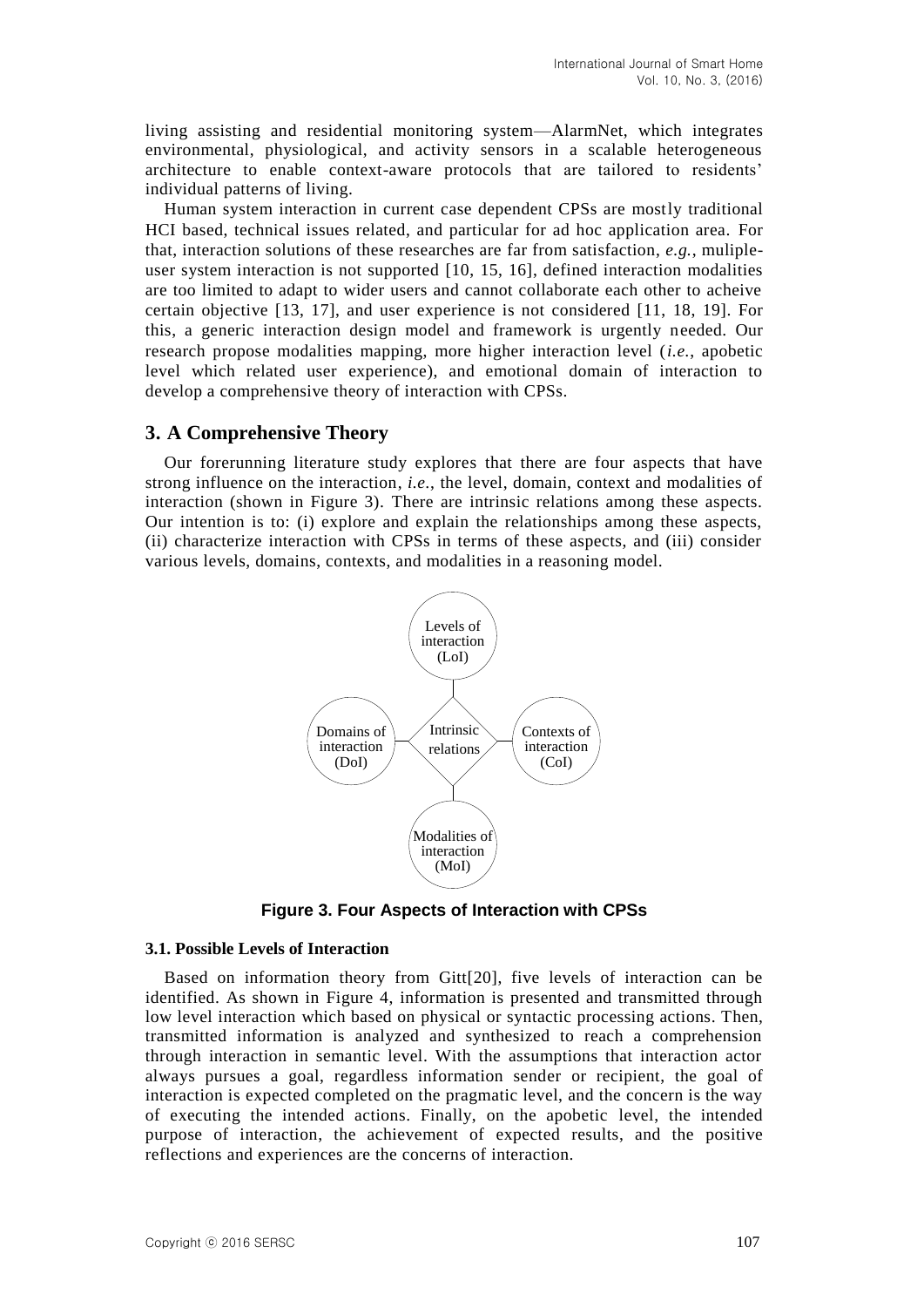In physical level, signals are transmitted and received with support from physical devices and environments. Physical entities and environmental factors are premises and basis of interaction.

In syntactic level, actors acknowledge the signals, such as the flashing signal lanterns, and the sound of water flow, *etc*. then try to understand the meaning of these signals. For human, it is a mental process. On the other hand, the output modalities of a system, *i.e.*, displayers, signal lanterns, component movements, and sounds should be considered carefully with respect to the available input modalities of human, as well as the rules that information representing should comply with. If actor A and Z can interpret what was communicated by syntax, interaction enters next level.



**Figure 4. Levels of Interaction**

In semantic level, actors understand the meaning of the outputs of a system, and then make a plan for interaction. The combination and metaphor of the outputs of a system is the focus of the design. If actor A and Z are aware of the meaning of what has been communicated, interaction enters next level.

In pragmatic level, actors execute a concrete interaction activity to interactive object, mostly, with the form of speech, hand gesture, and body movement, *etc*. That means, actors should complete what was communicated by doing some activities. With evaluation to the results of interaction, if actors' intention of communication is achieved, and actors are satisfied with the results and interaction process, then we come to apobetic level. With the moving of interaction from low level to high level, the goal of interaction will be achieved.

## **3.2. Domains of Interaction**

Interaction domain refers to intellectual activities that be involved in interaction [21]. In perceptive domain, a mode or modality refers to receiving stimuli from a particular sense. Then, these stimuli are analyzed and synthesized in cognitive domain to form information for making a plan for peculiar activities executed in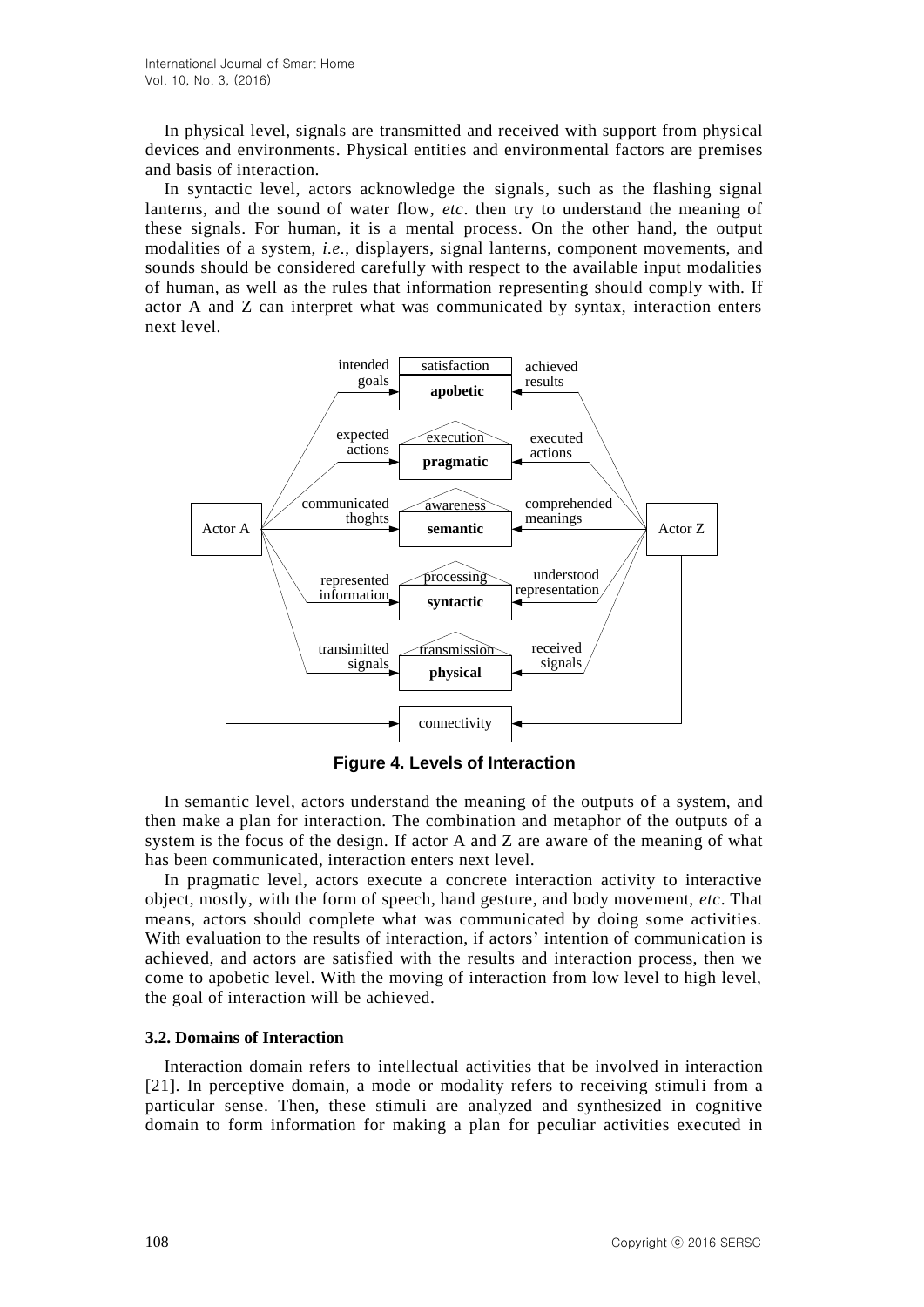motor domain. At the end and during the process of interaction, actors may have some feelings to the interaction—this happen in emotional domain.

When interacting with simple and traditional systems, we can typically identify a dominant domain, which is usually accompanied by certain activities in the other domains. For instance, browsing pictures with an image browser is perceptive dominant and accompanied by operating the software to switch photos which is interaction in motor domain. Reading an E-book is a cognitive dominant interaction, but operating the E-book reader that running on computer or mobile devices needs motor interaction [12]. Turning on a tap is dominantly a motor interaction, but knowing the status of the tap and the rules of how to turn on it are perceptive and cognitive interaction involved. Affected by a movie is emotional interaction dominant, which realized by the perception and cognition to the plot. However, in the case of CPSs, interaction in the four domains is usually needed simultaneously and in a well-balanced manner. As indicated in Figure 5, these domains blend into a hybrid interaction domain.



**Figure 5. Interaction Based on a Balanced Integral use of Domains**

All human interaction domains could be mapped into CPSs. In perceptive domain, systems sense environmental conditions and user's activities with sensors, and then analyze and synthesize the collected data in middleware to know the situation and to make a decision on it. After that, some of the components will operate according to the decision—that is motor interaction. One might say that the systems, non-human objects, and agents could not have emotions, but we will often be pragmatic and say that they do have, even though always neglected by human. For CPSs, emotional interaction could be based on the evaluation to the interaction results, and used as advices to improve and optimize the systems.

#### **3.3. Contexts of Interaction**

All interaction proceed and finish in certain space, time, location, with certain actors involved, certain goals to achieved, and some rules or conventions are followed. The compositions of some of these factors constitute the context of interaction. In the work that first introduces the term "context-aware", Schilit [23] refers to context as location, nearby person, hosts or objects, as well as changes of them over time. Brown [24] tailors the information such as location, time, season, temperature and so forth into several aspects of user's context. Chen [25] adds time context such as time of a day, week, month, season of the year, and time zone into above viewpoint. Based on above concepts, Baldauf [26] introduces physical attributes of human into context additionally. Dey [27] gives a more accurate definition—any information that can be used to characterize the situation of an entity (*i.e.*, a person, place, or object that is considered relevant to the interaction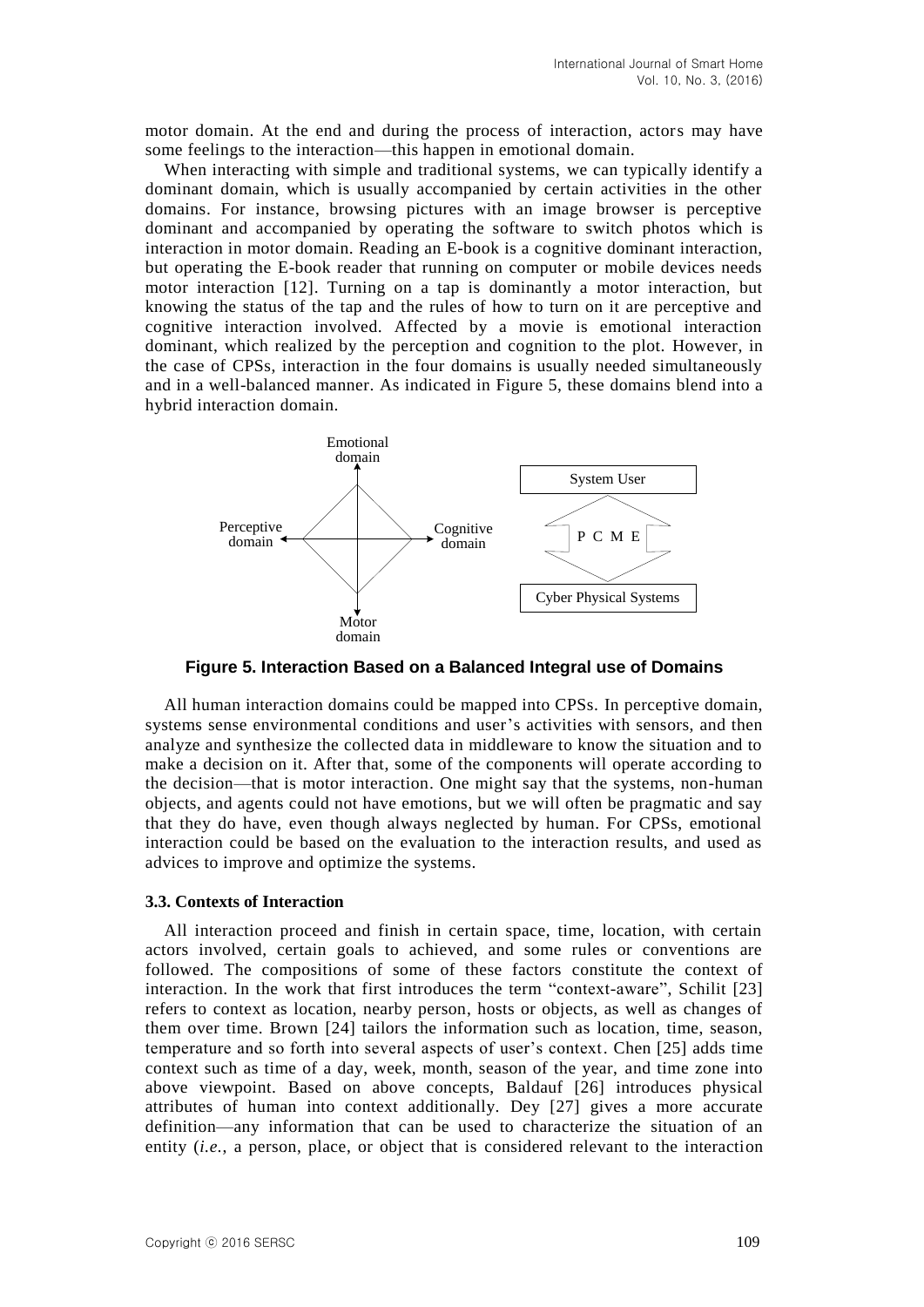between a user and an application, including the user and applications themselves.). Based on users'intents, Zheng[28] develops a intent system to discover and integrate services.

Aforementioned concepts and definitions of context are proposed under the premise of human-computer interfacing or human-computer interaction. In CPSs, more elements and factors involved in interaction should be included. Besides the things referred in heretofore studies and researches, social contexts, implicit factors, more detailed user contexts and environmental contexts should also be remarked.

Contexts in CPSs could be described as: all physical, environmental, spatial, temporal and social entities and factors involved in interactions, the attributes, characteristics, features, status, dynamic changes of them, and the implicit factors, such as goals, rules, approaches, procedures *etc*.

As the essence of interaction is information acquiring and feedback giving, the ease and difficulty of information acquiring have tremendous influences on interaction. According that, contexts could be categorized into two types: explicit and implicit (see Table 1).

| <b>Categories</b>    | <b>Explanations</b>                                                                                                  | Affects<br>on<br>interaction                                            | Instances                                                                                                |
|----------------------|----------------------------------------------------------------------------------------------------------------------|-------------------------------------------------------------------------|----------------------------------------------------------------------------------------------------------|
| Explicit<br>contexts | which<br>Objects<br>of<br>information could be sensed,<br>detected<br>explored<br>and<br>directly and easily.        | fundamentals<br>The<br>and<br>necessaries<br>to<br>support interaction. | being,<br>Robot.<br>human<br>spatial information of a<br>bathroom, humidity,<br>and<br>temperature, etc. |
| Implicit<br>contexts | that<br>Factors<br>should<br>be<br>by<br>prediction,<br>perceived<br>deduction.<br>analysis<br>and<br>synthesis etc. | Influence<br>fluentness<br>and effectiveness of<br>the interaction.     | Potential<br>needs.<br>user<br>emotions, and attitudes, etc.                                             |

**able 1. Explicit and Implicit Contexts of Interaction**

Explicit contextual information includes objects, temporal, spatial, and environmental factors *etc.*, which could be sensed, detected, explored by actors directly and easily, and configuration data which are required to support system operating. On the other hand, implicit context awareness involves synthesis, analysis, reasoning, prediction, and making decision etc. Interaction involves explicit context is the basic and low-level interaction which could be automation. During this kind of interaction, according to the defined rules, system directly gives feedback correspond to captured information. Interaction involves implicit context is high-level interaction which will result in smart solution. In this kind of interaction, based on low-level interaction, system synthesizes and analyses captured data to understand the situation, then deduces the optimal solution.

### **3.4. Modalities and Channels of Interaction**

As the threshold of interaction, modalities determine what and how information is transmitted. Interaction modality refers to the type of communication channel used to convey (output) or acquire (input) information. It also covers the way an idea is expressed (output) or perceived (input), or the manner an action is performed (output) [29]. For human, we experience external stimuli through sight, hearing, touch, and smell, and give feedback through speaking, facial expressions, gesture, and body movements *etc.*, [30]. Traditional human computer interface convey information with graphics and text, sound, and vibrations, which correspond with human vision, audition, and tactile sense [31]. Human computer interaction communities traditionally pay most attention on researches that enable computers to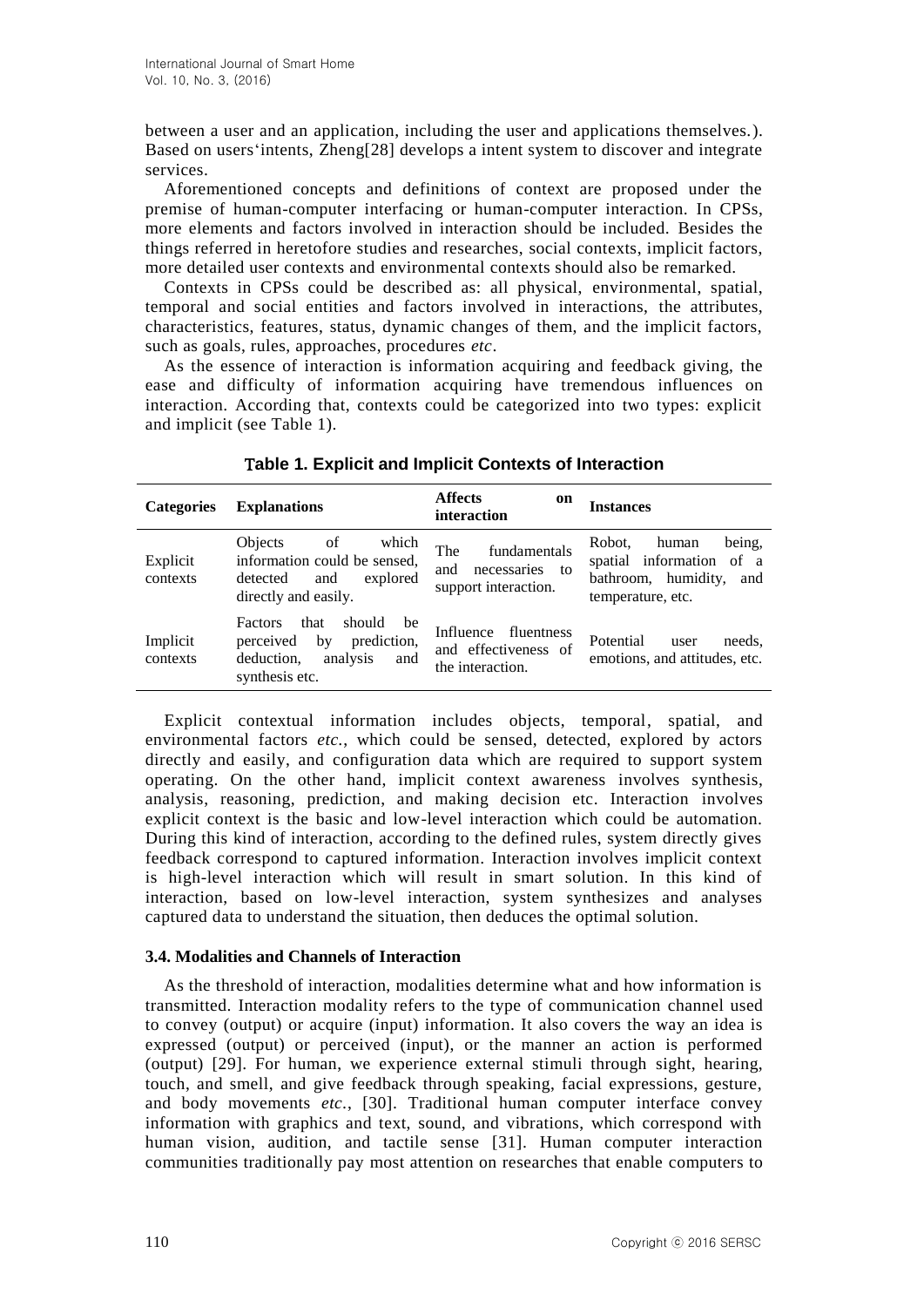receive instructions through intermediate equipments (such as mouse, keyboard and touch screen, *etc.*,) and middleware that could recognizing and analyzing human speech, facial express, behaviors, and brain waves, *etc*. Recently, multimodal human computer interaction (MMHCI) arises to study information processing of multimodal combination, such as the combination of vision and audition, to which, multimodal fusion and fission are key problems to solve [32].



**Figure 6. Modalities of Interaction with CPSs**

In the context of CPSs, equipped with various sensors (input modalities) and more powerful computing abilities, systems could acquire more diversified information, such as humidity, temperature, air pressure, composition of air, and gas density, *etc*. Furthermore, services and information should be provided and represented in accordance with the capabilities of human input modalities (see Figure 6). Assuring the correspondence of modalities of human and system is called modality mapping. For instance, images and texts on the displayer should be accessible to human, frequency of notification sounds should be recognized by human audition, and amplitude and frequency of vibration cannot exceed human perceptual threshold.

### **3.5. Blending the Aspects of Interaction into a Comprehensive Theory**

Intrinsic and inherent interrelationships reside among the four aspects of interaction. To achieve certain level of interaction, certain domains and modalities are required, and the ease of achieving this level and which modalities should be involved are affected by interaction context.

To achieve physical level, input modalities of information receiver, such as vision and hearing of human, and output modalities of information sender, such as displayers and operation sounds of a system or the agents, are required to be involved in interaction. Perceptive domain involved in the interaction to percept information. Therefore, the contextual condition should promise the interaction success by afford enough lighting and quietness.

Through syntactic level to achieve semantic level, the rules of display information and procedures of interaction activities (*i.e.*, send information) should be comprehended and assimilated by actor in the domain of cognition.

To achieve pragmatic level, actors should make interaction plan with related knowledge and information at first, which process happened in cognitive domain. Then execute concrete activities (such as say a word, push a button, and make a hand gesture, *etc.*,) to carry out interacting—which happened in motor domain.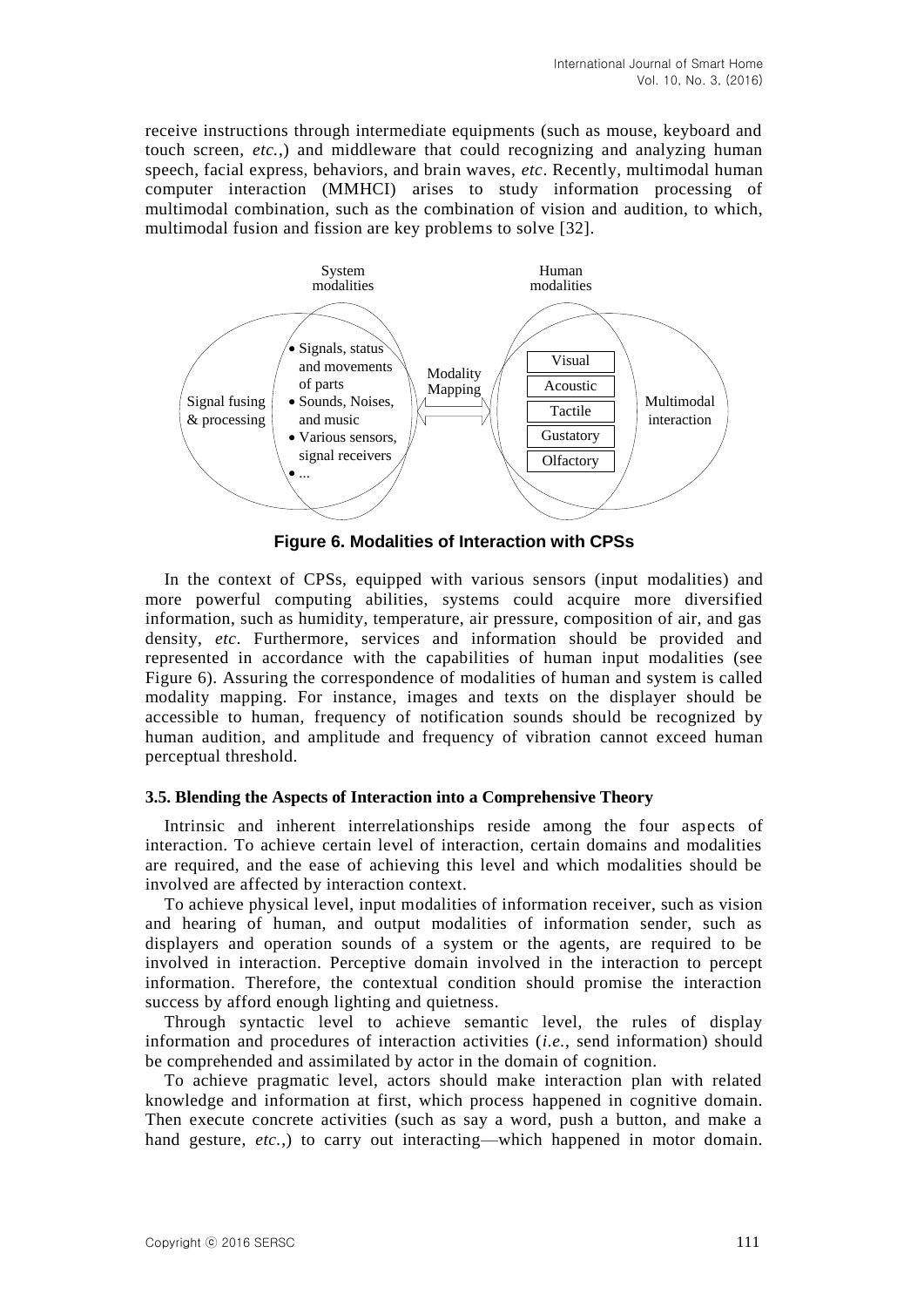Contexts information is determining factors that decide what and how these activities to carry out.

In a context based interaction, an actor receives information (through modalities in perceptive domain), analyzes it and makes a plan (with cognitive and analysis abilities in cognitive domain), execute an interactive activity (through modalities in motor domain), then enter in next loop, receives feedback information, analyzes and evaluates received information, makes a plan… Experience in every step and on the whole process will result in certain emotions (activities in emotional domain) to an actor. If goals are achieved and actors have positive feelings about interaction, then, apobetic level is achieved.

The influences that context has on interaction are vary, which are reflected in modalities choosing and involvements, as well as interaction domains involvements. Explicit contexts, such as information related to lightness, temperature, and detectable objects could be obtained by interaction involves a certain modality, such as vision or optical sensor, temperature sense or sensor, vision and tactile or identifier. The obtaining process usually proceeds in perceptive domain. Implicit context, such as meaning of a sound, user's statues, and meaning of combination of signals should be processed in cognitive domain which requires analysis and synthesis to information obtained by multiple modalities.

Interactions in perceptive domain are processes of information acquiring by modality, such as vision, auditory, and various sensors, *etc*. In cognitive domain, actors analyze and synthesize information obtained by multiple modalities, then make a plan to execute interactive activities. In motor domain, concrete interactive activities are carried out. In emotional domain, actors have the feelings of whole experiences of interaction process, which will affect the interaction efficiency and user satisfaction to CPSs.

# **4. Validation**

### **4.1. Application case to Validate the Theory**

To validate the proposed theory, RAIB will be used to examine the appropriateness of the theory. After that, we will check if the theory could provide sufficient information for interaction design (IxD) with CPSs, and illustrate the implementation of the design methodology in the case of RAIB.

Robot Assisted Intelligent Bathroom in nature is a Cyber Physical System. Compared with traditional bathroom, it has more advanced functions, such as perceiving the environments and contexts, understanding human language, logical reasoning, and leaning the knowledge to achieve the goal. All of these functions claim the sensors that could observe the situation in the bathroom, the software that could fuse the captured data to make logical reasoning and decision, and the actuators that can execute certain function according to the decision.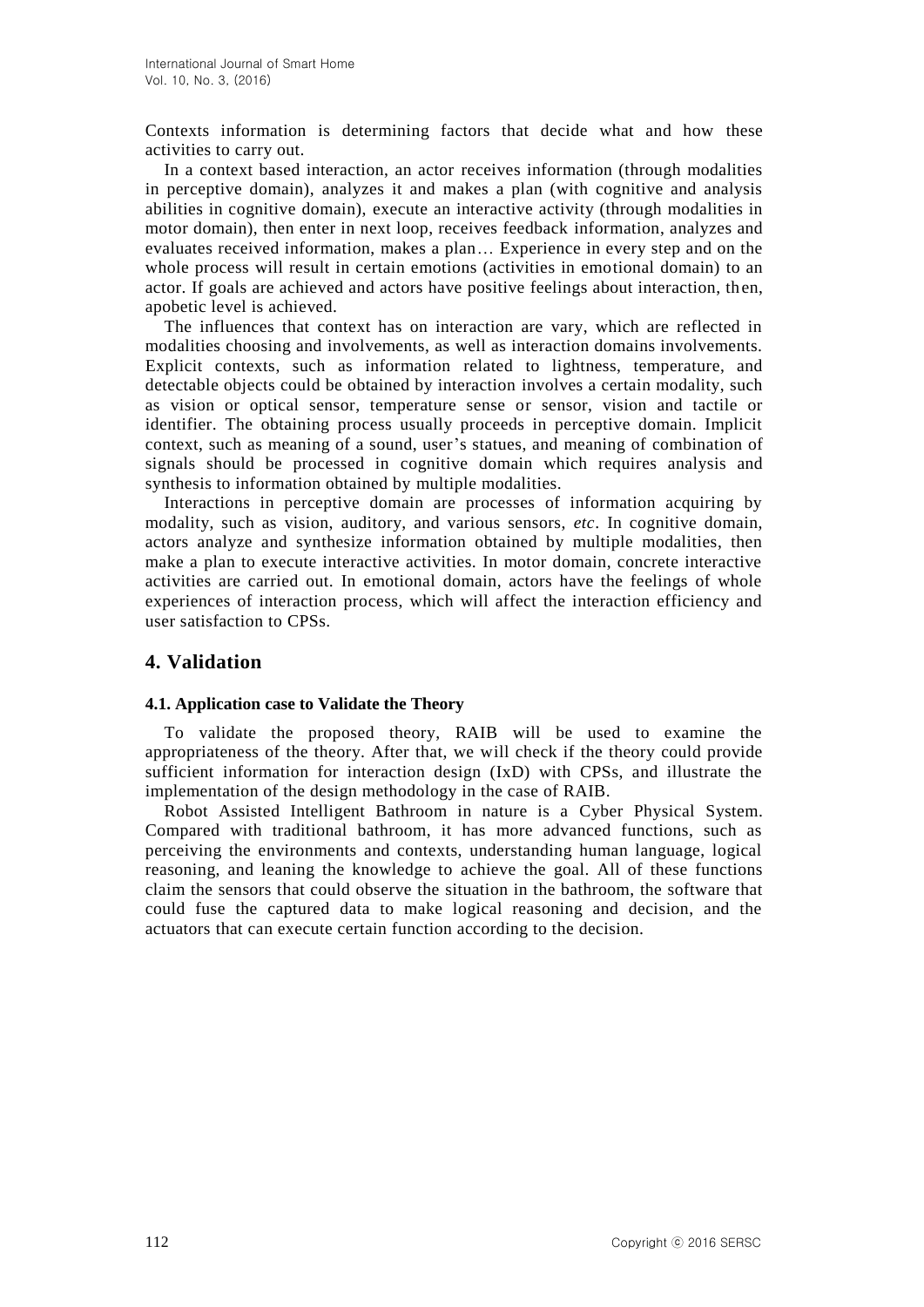

**Figure 7. Application Case: A Robot Assisted Intelligent Bathroom**

As shown in Figure 7, air temperature and humidity sensors are adopted to perceive the local environment. A user presence monitor is used to sense if there is human in the bathroom. Water flow, temperature and level monitors to sense water information. To penetrate user daily life and social life to provide adaptive service, system needs store user profile, such as agenda, healthy conditions, and preference to water flow and temperature. These data also could be read from external data source, such as smart phone and personal health record database. All perceived information and data of user profile are transmitted to communication module to be shown or sensed by user, and then adjust ventilation, local temperature, water flow and temperature according user's command or usage history. As an intelligent agent of the system, service robot equipped with various sensors and has the ability to receive command from user (through speech) and perceive context information (*e.g.*, there are too much water on the floor after user taking bath), and provide service accordingly (*e.g.*, to carry something for user or clean bathroom).

### **4.2. Appropriateness Validation with a Challenging Application Case**

To validate the appropriateness of the proposed theory, a scenario of interaction with RAIB was used as an exemplification, in which we consider the process of taking a bath.

With the intent of taking a bath, firstly, user needs to switch on shower or facets, and then adjust water flow and temperature. During this process, user percept the water flow by vision and sound, sense water temperature by sense of touch and temperature—this is physical level interaction with input modalities, which occur in perceptive domain. Before adjust water flow and temperature, user should to understand the meaning of current status of the regulator, and the relations between the status of regulator and flow and temperature of the water—this is syntactic and semantic level interaction occurred in cognitive domain. This understanding may come from prior knowledge or learned from some tries in which user try to understand the mechanism of RAIB by investigating and analysis—also syntactic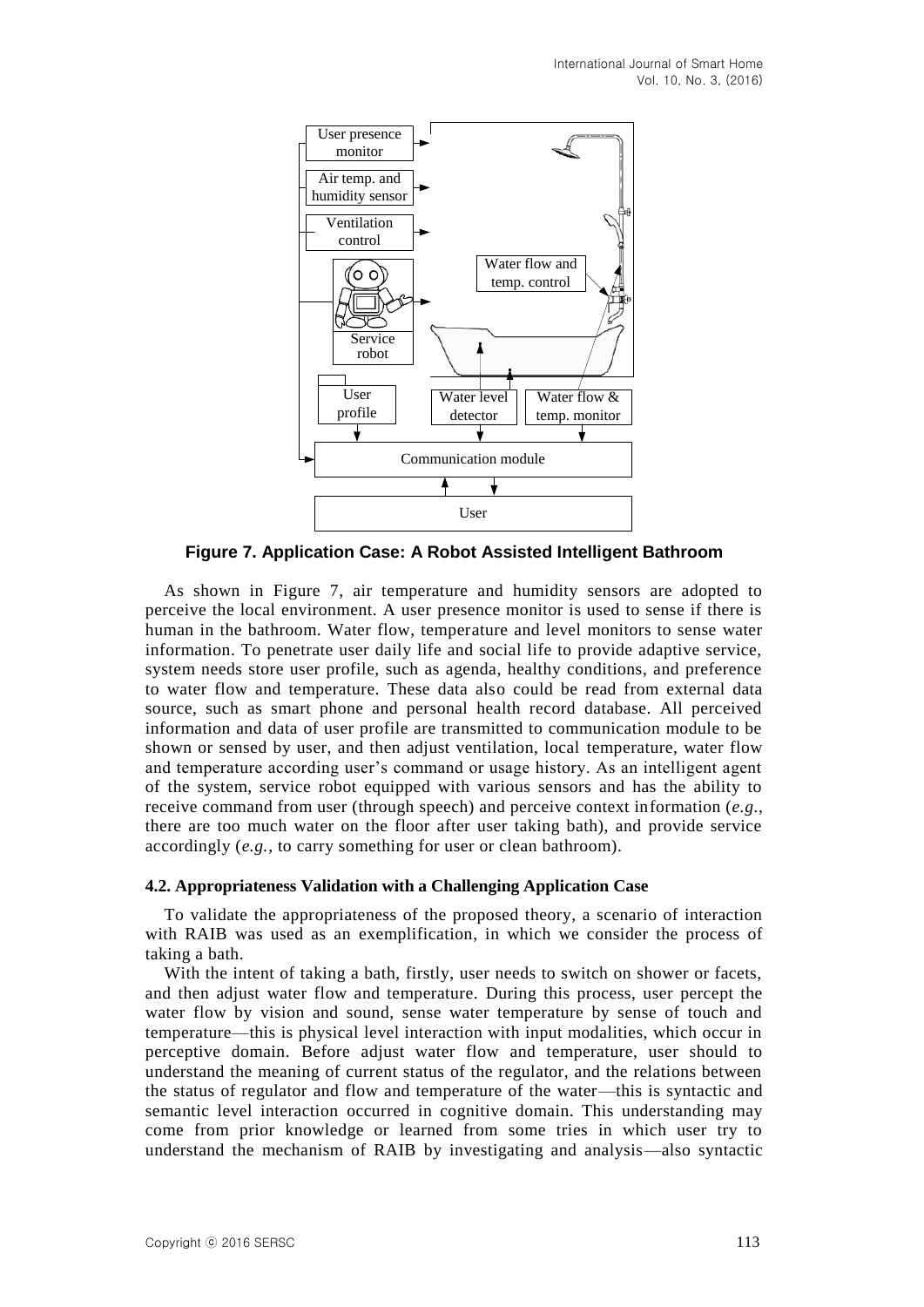and semantic level interaction in perceptive and cognitive domain. After user has the related knowledge, he could make a plan to switch the regulator to achieve his goal. Then, he switch the regulator in accordance with his knowledge to get the water flow and temperature he wants—this is pragmatic level interaction with output modalities, which occur in motor domain. When doing all things above, user has some kind of feelings about the ease of adjusting water flow and temperature with regulator, and after bath, he will have a whole experience of this bath taking process—this is apobetic level interaction which occurred in emotional domain. All of this interaction steps and phases are affected by context. If lighting (explicit context) is not enough for user to see (visual modality) the location and status of regulator clearly, or, if the user is a blind (explicit context), other modality should be adopted. If big noise outside bath room (explicit context), or user thinking other things or talk with other people (implicit context), then user may fail to make the correct plan of regulator operating, or fail to understand the meaning of the status of the regulator—these are syntactic level interaction and semantic level interaction occurred in cognitive domain. In pragmatic level, user may fail to operate the regulator successfully, for the reason that his/her hands are too slippery (implicit context), don't have enough strength to operate it (implicit context), or can't hold the regulator result from Parkinson's disease (explicit context), which in turn block the interaction in motor domain. If user have a good mood (implicit context) when taking bath, no matter for what reasons, then the apobetic level will be reached easily through interaction in emotional domain.

### **4.3. Sufficiency Validation for Design Methodology Development**

There have been some examples of intelligent bathroom developed under previous researches [33-35]. When developing the concepts and prototypes of these instances, designers and engineers considered human system interaction on the basis of traditional human computer interaction design theory and methods, which results the intelligent bathrooms that either featured the functions that do not meet user needs or have interfaces that cannot enable fluent interaction between human and systems. The proposed theory tries to solve these problems by inspecting the interaction from the new viewpoint of levels, contexts, domains, and modalities of interaction. Some benefits it will bring to designers and engineers are shown in Table 2.

| <b>Aspects</b>               | <b>Benefits</b>                                                                                                                                               |
|------------------------------|---------------------------------------------------------------------------------------------------------------------------------------------------------------|
| Levels of<br>interaction     | Pragmatic. Meet user needs with the intelligent functions.<br>Apobetic. Satisfy and entertain users through using and interacting with the<br>system.         |
| Contexts of<br>interaction   | Explicit. Consider the temporal, environmental, and spatial factors, and user<br>profile, etc.<br>Implicit. Consider user needs, emotions and attitudes, etc. |
| Domains of<br>interaction    | Deploy the perceptiveness, reasoning, executing, and affecting of the system.                                                                                 |
| Modalities of<br>interaction | Modality mapping. Adapt systems to user abilities of information receiving<br>and activities performing.                                                      |

| Table 2. Improvements can be Achieved by Using the New Theory |  |  |  |
|---------------------------------------------------------------|--|--|--|
|                                                               |  |  |  |

When using traditional interaction design methods, system designers and engineers just considered the physical, syntactic, and semantic levels of interaction, *i.e.*, the communication channels of information, the representing of the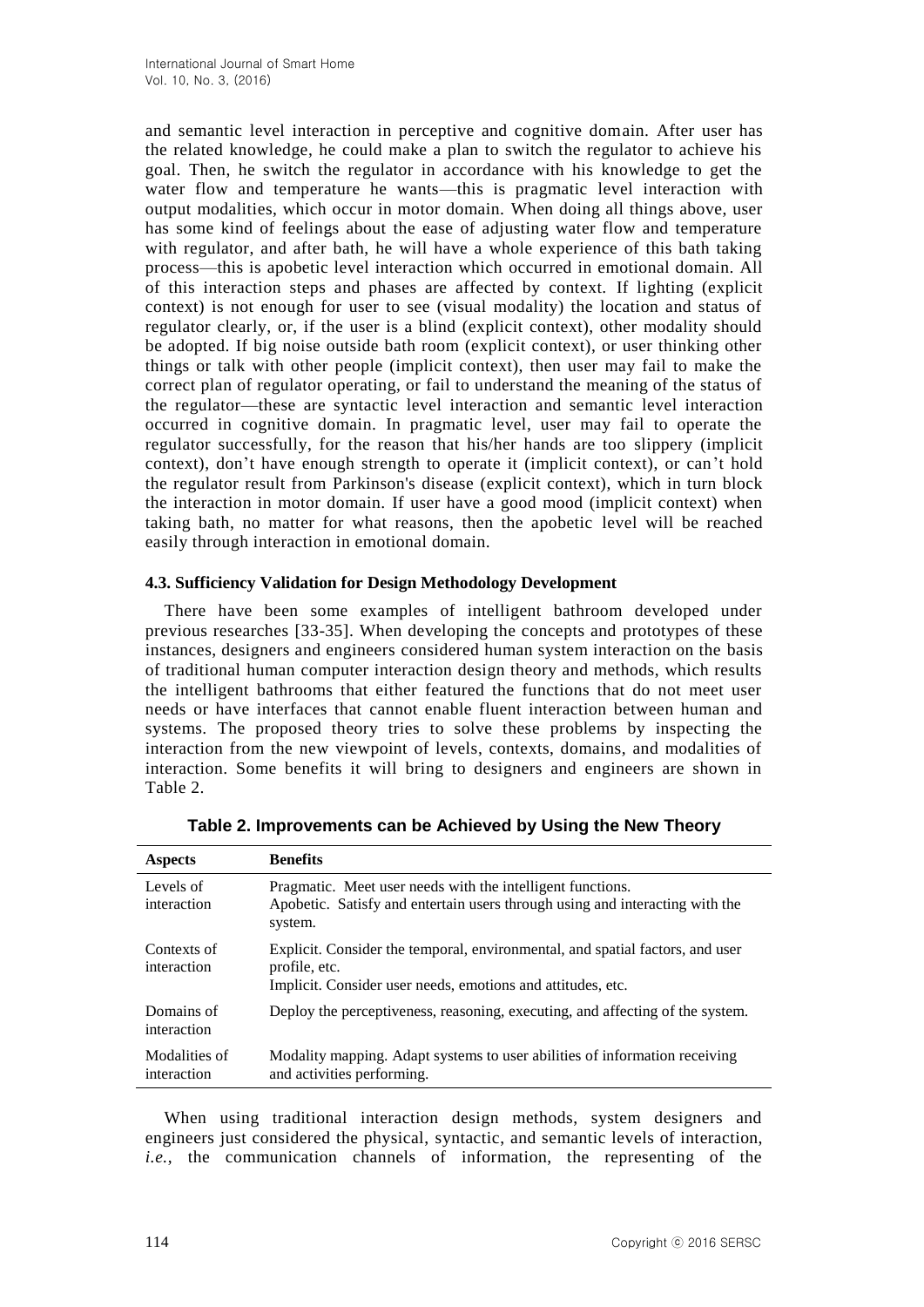information, and the meaning of the representing. By comparing with this, the proposed theory offers some new implications on the pragmatic and emotional issues, *i.e.*, how to meet user need with the intelligent functions and how to satisfy and entertain users through using and interacting with the system.

The contexts are categorized into explicit contexts and implicit contexts which are not covered in traditional interaction methods, and provide a new viewpoint of the contextual issues in interaction design. When these two kinds of contexts being considered, designers will be inspired in designing the context awareness of the system to achieve advanced system features.

The proposed theory gives some insights on the domains of interaction, which could be seen as the requirements of the resources of the actors. With this, designers could be clearer on how to deploy the perceptiveness, reasoning, executing, and affecting of the system.

Modalities are not only the channels human used to communicating with systems, but also various sensors systems used to capture data and information. This gives birth to a new way to consider the communication between human and system, named modality mapping which supply a clearer vision on how systems adapt to user abilities of information receiving and activities performing.

# **5. Conclusions and Future Research**

The intricate and unclear interrelations among components, systems, subsystems, and users of CPSs result in that designing interaction with CPSs is a challenging work. Literature review on traditional HCI and HMI and review on the progress of interaction design in CPSs development result in the conclusion that traditional human computer interaction models and design methods are not suitable for designing interaction with CPSs. To tackle with this, we propose a new reasoning model of multi-aspects interaction with CPSs, in which interaction levels, interaction domains, interaction contexts, and interaction modalities should be taken into consideration in design process. The intrinsic relationships lie in the four aspects and elements in each aspects are discussed and explained, based with we construct a new interaction theory and give the methodological implications of the theory. To give a clearly explanation we interpret the theory with an example of Robot Assisted Intelligent Bathroom.

The paper proposed the multi-aspect theory which could be a framework for designing interaction with CPSs. Obviously, elaborating design process and steps to construct a standard design procedure need more research, as well as the implementation of the design procedures. Moreover, some design tools are needed to tackle with the complexities lie in the interaction with CPSs. The following recommendations are offered for future research:

- Methods to elaborate interaction levels are needed to explain the transition of interaction from lower level to higher level.
- Models to illustrate the composition of the domains are needed to define the domains involved in each interaction level.
- Criteria and guidelines for modality selecting should be constructed in a specific interaction context.
- Methods of prototyping interaction with CPSs should be built to help designers express their ideas.
- Methods and criteria for design evaluating should be proposed to finalized design processes.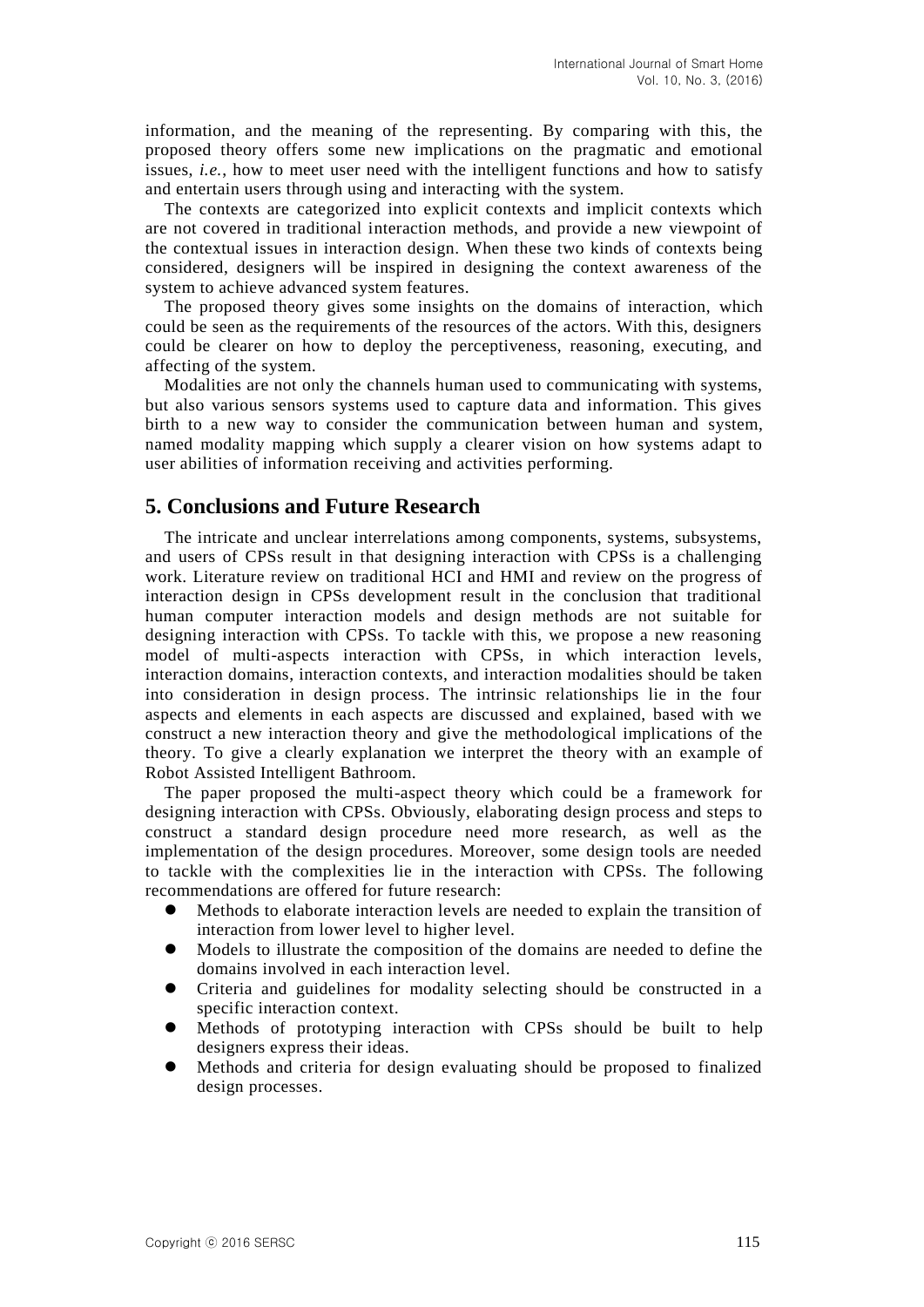## **Acknowledgments**

This work was partially supported by Chinese Scholarship Council (Grant No. 20135044), National Key Technology R&D Program of China (Grant No. 2015BAH21F01), Xi'an Key Technology R&D Program of China (Grant No. FW1409), and Key laboratory of manufacturing process testing technology of Sichuan Province (Grant No. 13zxzk05).

## **References**

- [1] I. Horváth and B. H. M. Gerritsen, "Outlining Nine Major Design Challenges of Open, Decentralized, Adaptive Cyber-Physical Systems", ASME 2013 International Design Engineering Technical Conferences and Computers and Information in Engineering Conference, American Society of Mechanical Engineers, **(2013)**.
- [2] T. Koskela and K. Väänänen-Vainio-Mattila, "Evolution towards smart home environments: empirical evaluation of three user interfaces", Personal & Ubiquitous Computing, vol. 8, no. 3-4, **(2004)**, pp. 234- 240
- [3] K. Stuart Card, T. P. Moran and A. Newell, "Computer text-editing: An information-processing analysis of a routine cognitive skill", Cognitive Psychology, vol. 12, no. 80, **(1980)**, pp. 32-74.
- [4] D. Norman, "Stages and levels in human-machine interaction", International Journal of Man-Machine Studies, vol. 21, no. 84, **(1984)**, pp. 365**-**375.
- [5] J. Nielsen, "A virtual protocol model for computer-human interaction", International Journal of Man-Machine Studies, vol. 24, no. 3, **(1986)**, pp. 301-312.
- [6] J. D. Foley and A. Van Dam, "Fundamentals of interactive computer graphics", Reading, MA: Addison-Wesley, **(1982)**.
- [7] W. Buxton, "Lexical and pragmatic considerations of input structures", Computer Graphics, vol. 17, no. 1, **(1983)**, pp. 31-37.
- [8] G. A. Boy, (Ed.), "The handbook of human-machine interaction", A human-centered design approach Ashgate Publishing, Ltd., **(2012)**.
- [9] J. Rasmussen, "Information processing and human-machine interaction: an approach to cognitive engineering", North-Holland series in system science and engineering, **(1986)**.
- [10] C. G.-Vallerand, B. Abdulrazak and S. Giroux, "A context-aware service provision system for smart environments based on the user interaction modalities", Journal of Ambient Intelligence and Smart Environments, vol. 5, no. 1, **(2013)**, pp. 47-64.
- [11] D. J. Cook, A. Crandall and G. Singla, "Detection of social interaction in smart spaces", Cybernetics and Systems: An International Journal, vol. 41, no. 2, **(2010)**, pp. 90-104.
- [12] G. Dimitrakopoulos, "Intelligent transportation systems based on internet-connected vehicles", Fundamental research areas and challenges(C)//ITS Telecommunications (ITST), 11th International Conference on. IEEE, **(2011)**, pp. 145-151.
- [13] U. Varshney, "Pervasive Healthcare and Wireless Health Monitoring", Mobile Networks & Applications vol. 12, no. 2-3, **(2007)**, pp. 113-127.
- [14] A. Wood, J. A. Stankovic and G. Virone, "Context-aware wireless sensor networks for assisted living and residential monitoring", Network, IEEE, vol. 22, no. 4, **(2008)**, pp. 26-33.
- [15] J. C. Wang, H. P. Lee and J. F. Wang, "Robust environmental sound recognition for home automation", Automation Science and Engineering, IEEE Transactions, vol. 5, no. 1, **(2008)**, pp. 25-31.
- [16] M. Bezold and W. Minker, "A framework for adapting interactive systems to user behavior", Journal of Ambient Intelligence and Smart Environments, vol. 2, no. 4, **(2010)**, pp. 369-387.
- [17] M. Tentori and J. Favela, "Activity-aware computing for healthcare", Pervasive Computing, IEEE, vol. 7, no. 2, **(2008)**, pp. 51-57.
- [18] D. Zhang, Z. Yu and C. Chin, "Context-aware infrastructure for personalized healthcare", Studies in health technology and informatics, vol. 117, **(2005)**, pp. 154-163.
- [19] M. Mansoorizadeh and N M. Charkari, "Multimodal information fusion application to human emotion recognition from face and speech", Multimedia Tools and Applications, vol. 49, no. 2, **(2010)**, pp. 277- 297.
- [20] W. Gitt, "In the beginning was information", New Leaf Publishing Group, **(2006)**.
- [21] P. Dourish, "What we talk about when we talk about context", Personal and ubiquitous computing, vol. 8, no. 1, **(2004)**, pp. 19-30.
- [22] J. R. Gersh, J. A. McKneely and R. W. Remington, "Cognitive engineering: Understanding human interaction with complex systems", Johns Hopkins APL technical digest, vol. 26, no. 4, **(2005)**, pp. 377- 382.
- [23] B. Schilit, N. Adams and R. Want, "Context-aware computing applications", Mobile Computing Systems and Applications", WMCSA 1994. First Workshop on IEEE, **(1994)**, pp. 85-90.
- [24] P. J. Brown, J. D. Bovey and X. Chen, "Context-Awareness Applications: From the Laboratory to the Marketplace", IEEE Personal Communications, **(1997)** October, pp. 58-64.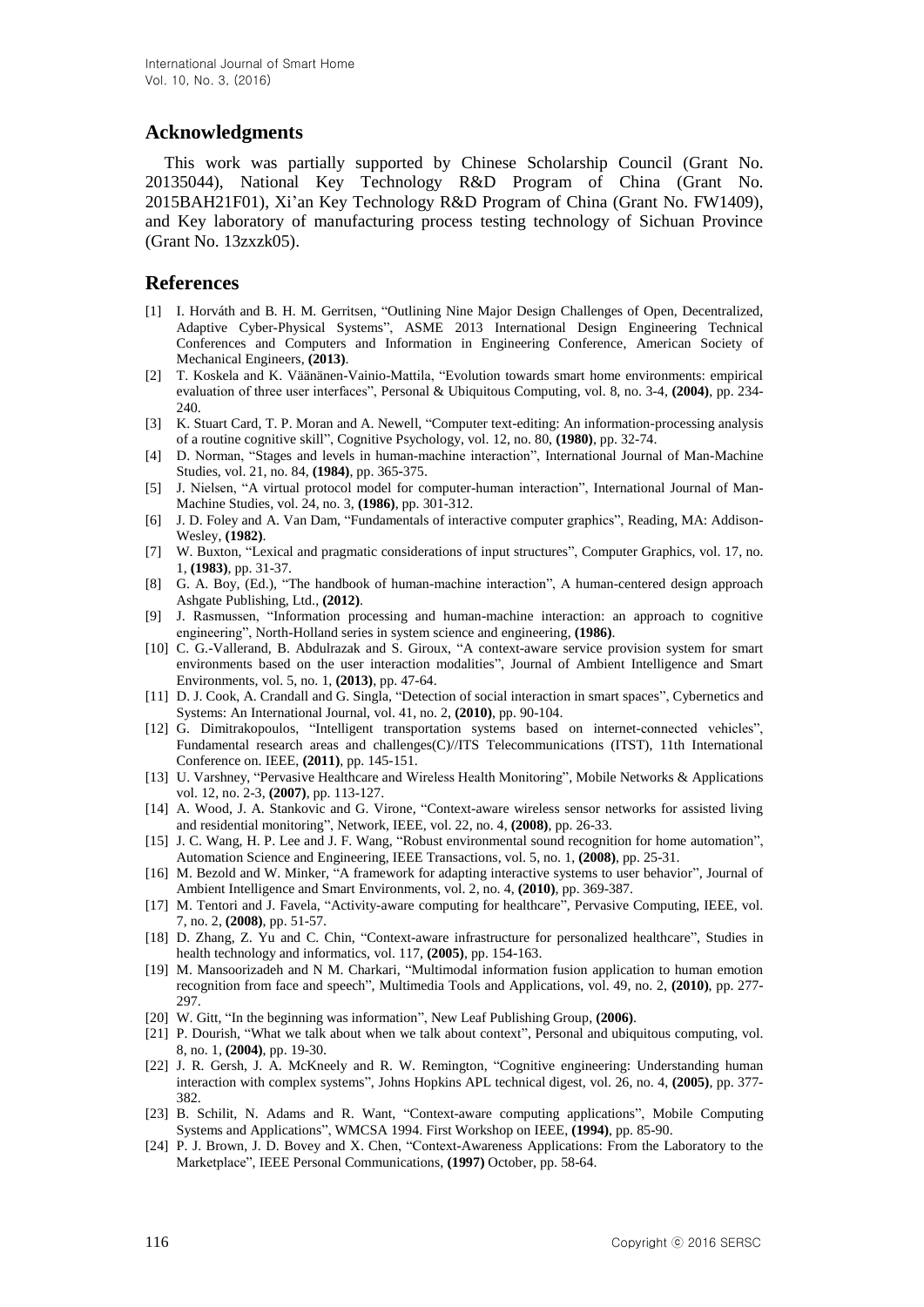- [25] G. Chen and D. Kotz, "A survey of context-aware mobile computing research", Technical Report TR2000-381, Dept. of Computer Science, Dartmouth College, **(2000)**.
- [26] M. Baldauf, S. Dustdar and F. Rosenberg, "A survey on context-aware systems", International Journal of Ad Hoc and Ubiquitous Computing, vol. 2, no. 4, **(2007)**, pp. 263-277.
- [27] A. K. Dey, "Understanding and using context", Personal and ubiquitous computing, vol. 5, no. 1, **(2001)**, pp. 4-7.
- [28] C. Zheng, W. Shen and H. Ghenniwa, "An Adaptive Intent Resolving Scheme for Service Discovery and Integration", Journal of Universal Computer Science, vol. 20, no. 13, **(2014)**, pp. 1791-1812.
- [29] J. Coutaz, "Multimedia and Multimodal User Interfaces", A Taxonomy for Software Engineering Research Issues". In Proc. Second East-West HCI conference, **(1992)**, pp. 229-240.
- [30] M. Turk, "Multimodal interaction: A review", Pattern Recognition Letters, vol. 36, **(2014)**, pp. 189-195.
- [31] B. Dumas, D. Lalanne and S. Oviatt, "Multimodal Interfaces: A survey of principles, models and frameworks", In Human Machine Interaction. Springer Berlin Heidelberg, **(2009)**, pp. 3-26.
- [32] B. Schuller, M. Lang and G. Rigoll, "Multimodal emotion recognition in audiovisual communication", In Multimedia and Expo, 2002. ICME'02. Proceedings. 2002 IEEE International Conference, vol. 1, **(2002)**, pp. 745-748.
- [33] S. Mann, "Intelligent bathroom fixtures and systems: EXISTech corporation's safebath project", Leonardo, vol. 36, no. 3, **(2003)**, pp. 207-210.
- [34] A. Bujnowski, A. Palinski and J. Wtorek, "An intelligent bathroom", In Computer Science and Information Systems (FedCSIS), 2011 Federated Conference, **(2011)**, pp. 381-386.
- [35] W. Maass, T. Kowatsch, S. Janzen and A. Filler, "Applying Situation-Service Fit to Physical Environments Enhanced by Ubiquitous Information Systems", In ECIS, 221, **(2012)**.

#### **Authors**



**Junfeng Wang**, born in 1981, Ph.D candidate, and lecture in Southwest University of Science and Technology. His research interests include human computer/machine interaction, interaction design methodology.



**Suihuai Yu**, born in 1962, professor in Northwest Polytechnical University. His research interests include theory and methodology of industrial design and computer aided industrial design.